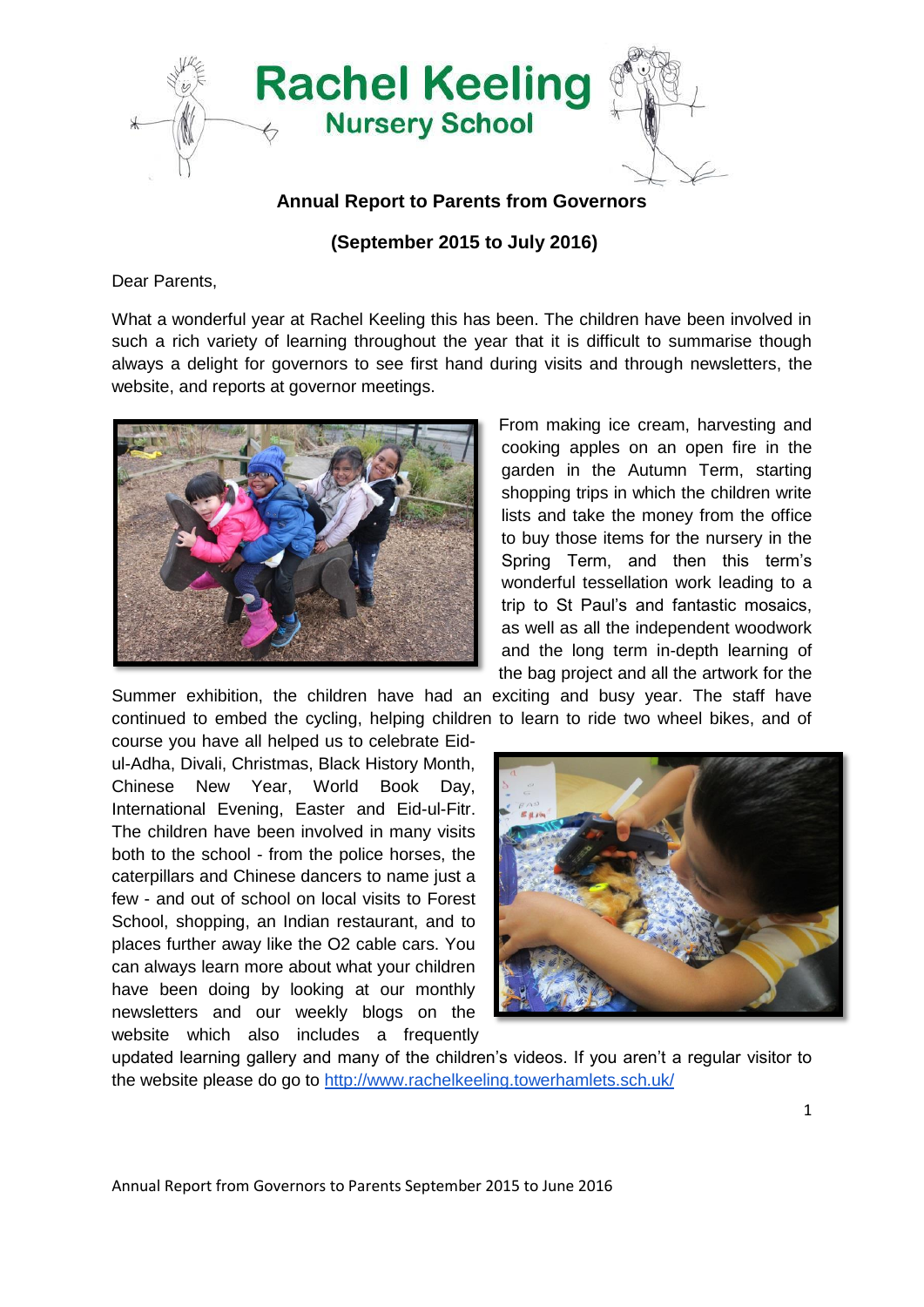All children have made excellent progress, with nearly all leavers at expected developmental levels in all areas of the curriculum and many exceeding national expectations for children their age. Staff and Governors are focussed on maintaining and building upon these standards in the face of challenging times and as part of the local TELSTA Teaching School Alliance have joined The Tower Hamlets Partnership which is working to offer schools the support and development previously provided by the Tower Hamlets council. We are also committing some of the school's healthy carry forward from last year's budget to improving school grounds and facilities to minimise the impact on children's learning in the event of possible future budget cuts. As well as repairs and improvements to the wedge, staff toilets, the accessible toilet and the floors, we plan to build a working clay oven in the garden with children and families this coming autumn term.

The Senior Management team has gone from strength to strength. This has been Becky Dolamore's first full school year as Head Teacher, and I'm sure you'll all agree that she has continued to drive up standards for our children, and to increase staff well-being. We welcomed Maria Ioannou as our new Deputy Head Teacher in the Spring Term and she has already had an impact on the children's learning, particularly with the wonderful bag making project you will have seen at the Art Exhibition. We have also been lucky to keep Lize Visagie, who was such an excellent acting deputy, as part of the senior management team alongside Linda Yon, Becky and Maria. They are a fantastic team leading with children as their focus. Together with the whole staff team they have made sure we put children first as our motto makes clear: 'Rachel Keeling Nursery,



where the child comes first.' Working as a whole staff team is essential to giving the best start to our children and all staff, administrative, premises and teaching, were invited on Spring Term inset day on Attachment, Empathy and Resilience, making sure all staff are given the opportunity to develop the tools to best support our children. Other staff training has included Helicopter Story Telling, Safeguarding and Prevent Strategy, Letters and Sounds and First Aid courses.

Since the Outstanding Ofsted inspection of November 2013, the school has worked hard to fulfil their one recommendation to *'Share more widely the school's highly developed skills of meeting the needs of all children and making teaching inspirational so as to contribute further to local and national school improvement.'* Not only have we have visits from educational settings as far away as Norway and Canada and as near as other schools in Tower Hamlets, our staff have delivered talks on documenting children's learning through film with newly qualified teachers and offered support to more than twenty other settings in and beyond Tower Hamlets. It is also wonderful to see how many parent and carer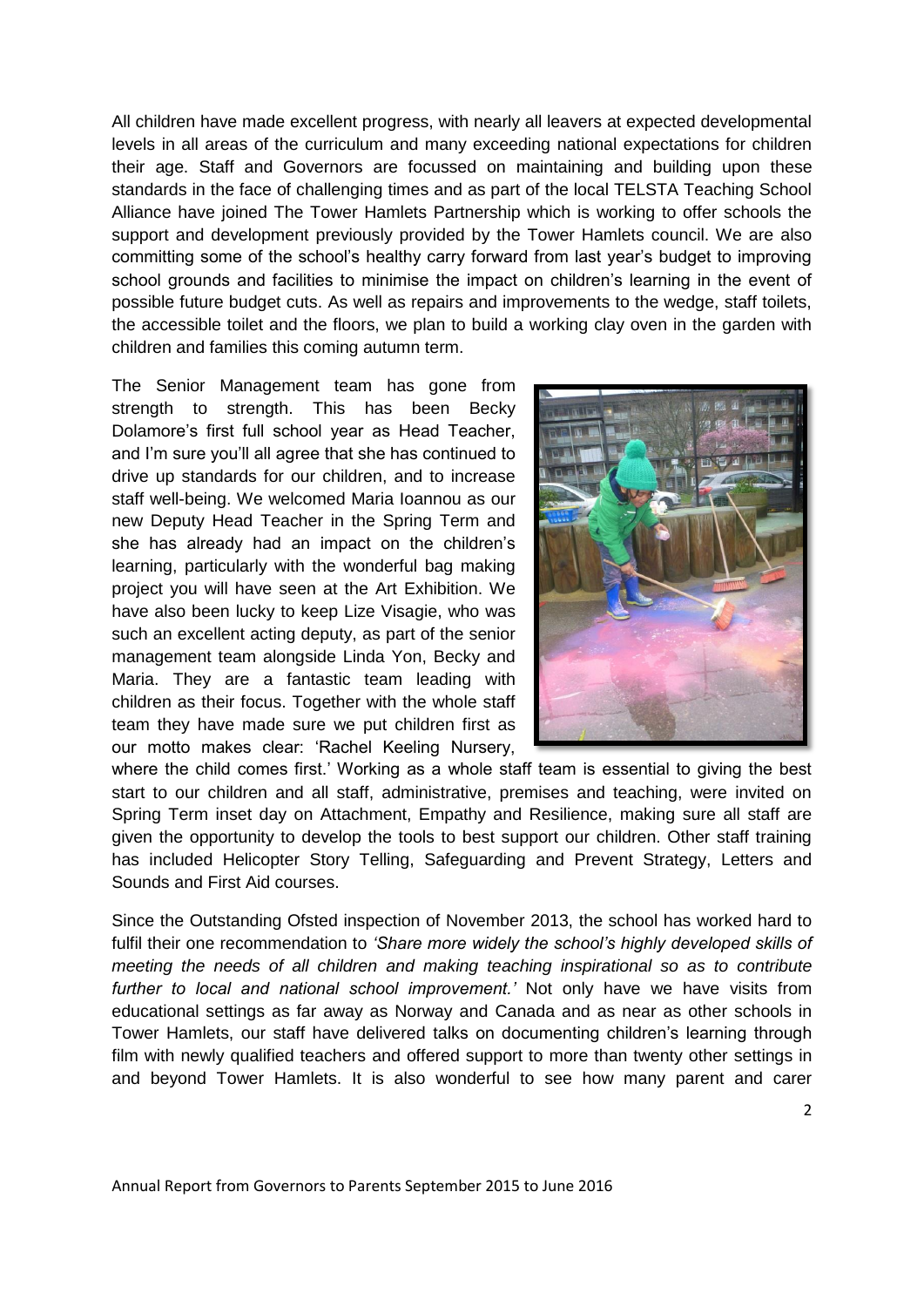workshops have been offered over this year, from music to literacy and maths, sharing the school's skills with its own families.

We have welcomed three new governors this year: Peter Briffa (Gene's dad and Parent Governor), Simon Tan (Co-opted Governor) and Lize Visagie who replaces Syeda Begum as the new staff governor. The Governing Body continues to be very involved in the school on a day to day basis and it has been fantastic to have Sonia Rodriguez-Maseda (Vice Chair of Governors) working in the office albeit for a sad reason as Jacqui Goh has been off sick with a broken arm. The Governing Body as a whole is very committed to ensuring children get the absolute best start to their education here at Rachel Keeling. Governors regularly visit the school to see the progress being made against the school development plan. This academic year there have been eleven monitoring visits by governors. You can find out more about all of us on the Rachel Keeling website or on the board displayed on the left as you walk through the second set of entrance doors. If you have any questions about this report or about what governors do in our school, please don't hesitate to ask me or any of

the other governors and staff. More information about the school is available on our website where you can look at more of the children's learning, our self evaluation form and policies in more detail. For the current key priorities of the School Development Plan, please see below.

If your children are about to leave Rachel Keeling, we wish you and your children all the best for the future and urge you to keep in touch.

Thank you to all our parents, carers, Governors and staff for your support in



ensuring our children are able to make substantive progress in their respective learning journeys.

I hope you enjoy the Summer Trip to Southend-on-Sea.

Warm regards,

Rebekah Lattin-Rawstrone (Chair of Governors)

July 2016